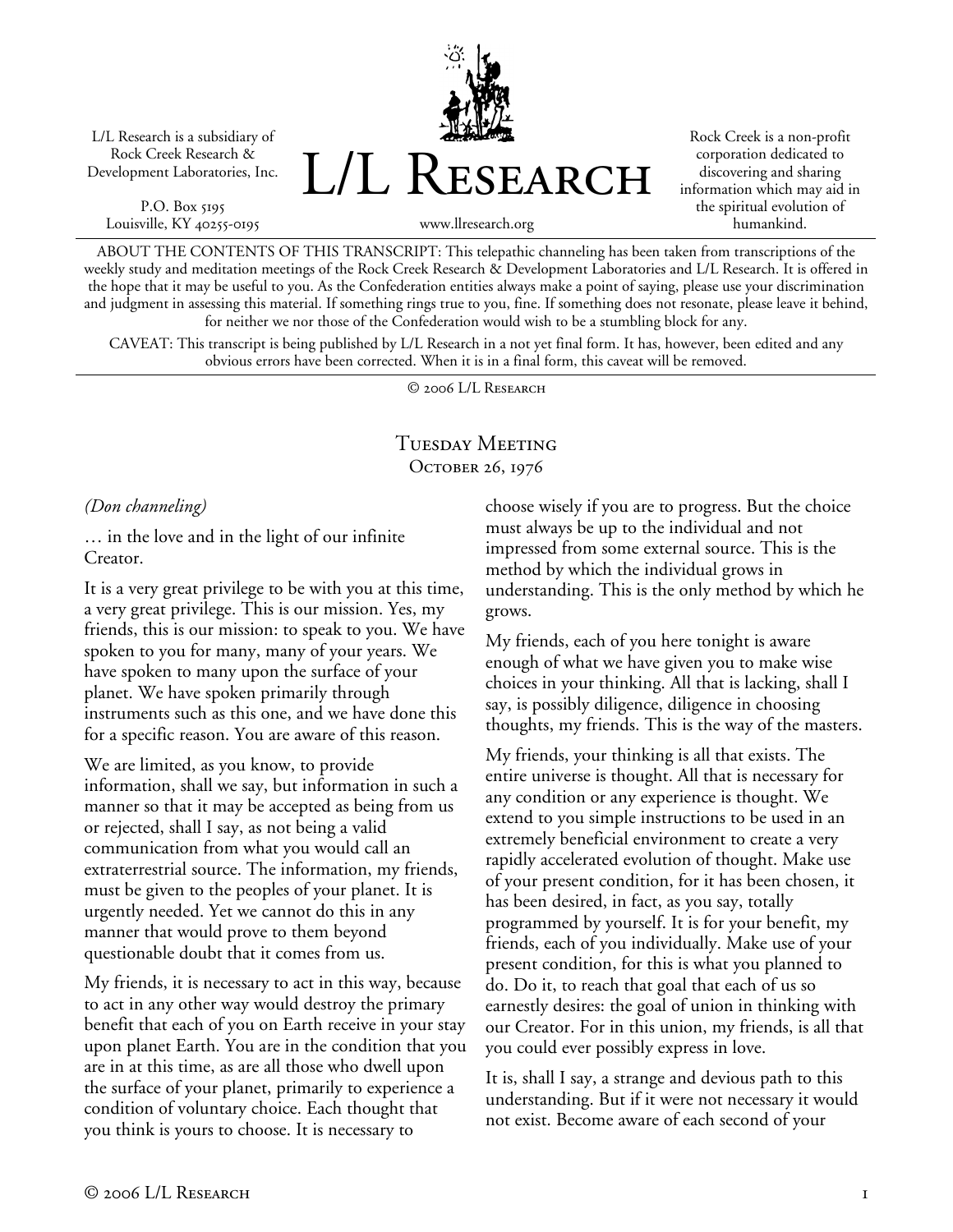existence. Know in fullest detail the motivations of each of your actions and each of your thoughts. Meditate and become aware. Use this awareness then, to act. It is not necessary to make complex plans for future activities. It is only necessary to meditate. In your meditation, the understanding that you seek will be easily revealed.

It is necessary that the individual gain knowledge in this manner, for only in this manner can he become able to direct his own thinking. In any other manner, my friends, he is not truly evolving, but simply reacting. And, my friends, the name of this game in which you now find yourselves is evolution. That is the secret behind all the activities upon your planet: an evolution of mind. You find yourself at present in what you might term a celestial cesspool of confused thinking. This is strong language. But, my friends, we can say at this time that this is the case upon your planet. It is a condition that is not desired by any of us. However, it is a condition that exists, and it is a condition that can produce the very gods that have the responsibilities for the evolution of those who have been deprived for so long of the knowledge that they would seek.

#### *(Pause)*

I am sorry for the delay. I was having some difficulty with the instrument. I shall continue. It is difficult at times to express through an instrument using your language precisely what we wish to say. For this reason, it sometimes seems that we prolong our communications. It is necessary to attempt to express in your language that which we would wish to give to you in such a way that it will be useful to you. I am going to condition this instrument, but at this time transfer the contact to another instrument.

## *(Pause)*

## *(Carla channeling)*

I am with this instrument. I am Hatonn. Again, I am sorry for the delay. We are having quite a bit of difficulty with this instrument this evening. We will continue.

It has been written in your holy works that you need not ponder what your needs are, because they will be met by the Father. This is a truth which has been much misunderstood by your peoples. Truth is not something that one can consciously say, and thus be clothed in. One may hold in one's hand those words which have been spoken by the Master known as

Jesus or any other of your holy words, one can know them by heart, and one can proclaim them to others, and yet if one is speaking them and not living them, they will not be true for him. The Creator will *not* guard his footsteps, will *not* give him his daily bread, for his consciousness is still dwelling in the precincts of the illusion. It is only in meditation and contemplation of that presence which is more real than your very breathing that you become aware of the actual reality of the Creator. Once for one moment in a day you have touched this reality, you walk forth bearing that reality as a cup bears the lifegiving fluid within it. Then the Creator will fulfill your every need.

We have said to you many times to remove your concentration from those things which *(inaudible)*  and to place that concentration upon the Creator. And the Creator will put His concentration upon what you need. Within the illusion, you ofttimes are mistaken about what you truly need. The Creator is never mistaken. Therefore, leave all high-sounding words and all appearances, and seek within yourself for the silence in which is that still, small voice, as you would say.

We are here, as have been many before us, to bring you good news<sup>1</sup>: to tell you that love and the thoughts that proceed from love are all that there is within the universe. We are here to ask you to claim your birthright as the creator of your thoughts and therefore of your universe. Link your thoughts with the Creator, and let Him think your life.

I would like to transfer back to the other channel at this time. I am Hatonn.

## *(Don channeling)*

I am with the instrument. I am Hatonn. I am sorry for the delay in using this instrument. It was necessary to establish a better contact. At this time, I have established this contact.

My friends, it is very, very important to know yourself. This is your first mission upon this planet, to know your own thinking. There is only one way for you to do this and that is through meditation. Through meditation, you will be able to know yourself. It is impossible to analyze in a conscious manner your own thinking. It is necessary that you

 $\overline{a}$ <sup>1</sup> When Hatonn said "good news," an individual on the floor above began playing soft, sweet music, as if on cue.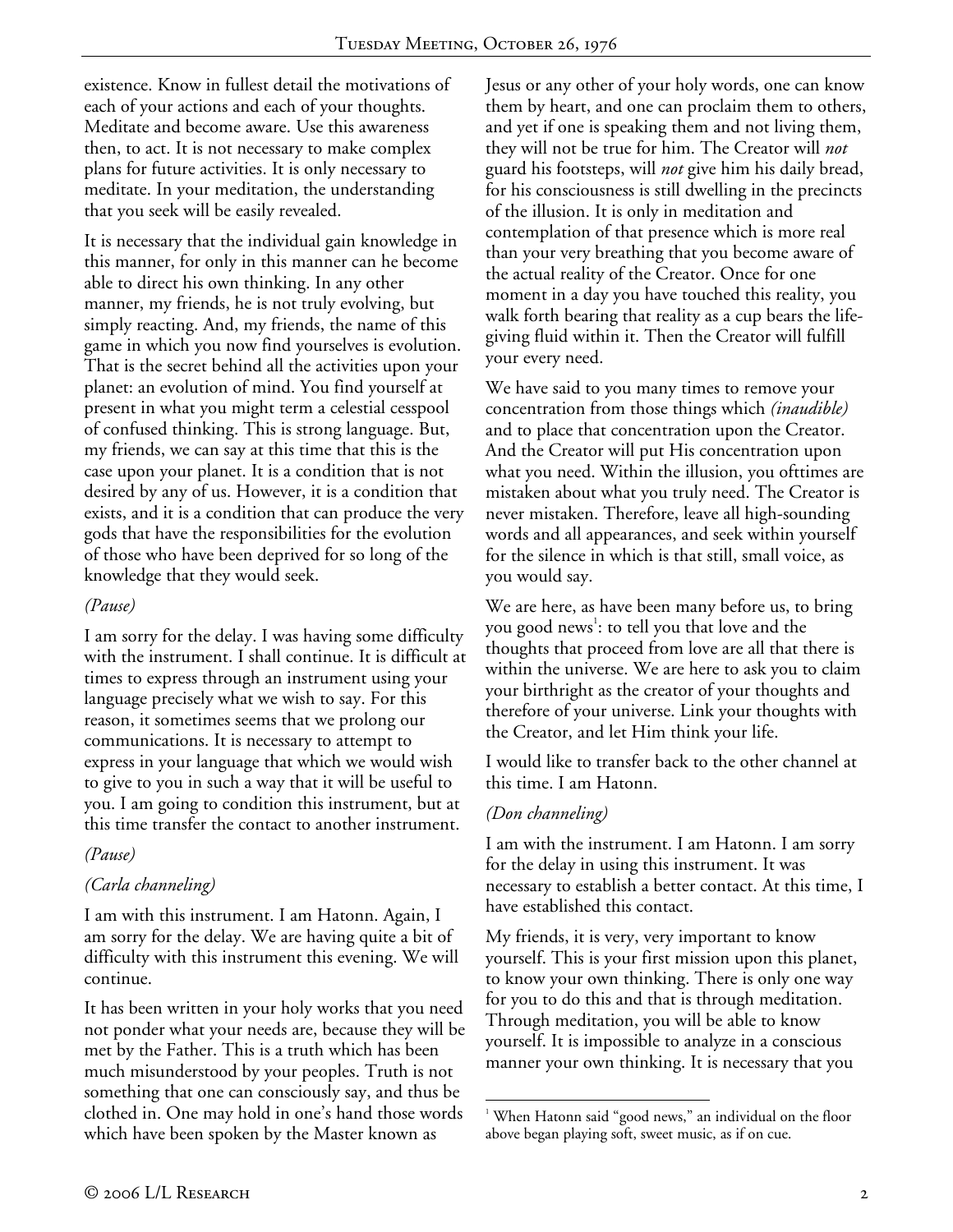become aware of yourself in meditation. For this reason, meditate each day. This is of prime importance. It is difficult sometimes. Your busy activities *(inaudible)*. However, if you are to accomplish what you have set out to accomplish, it is necessary that you do this. In no other way can you fulfill your own desire to grow, to take this splendid opportunity to grow into that form of thought, you might say, that you have chosen for your own. For that form, my friends, is a form of total love.

At this time, I would request questions.

**Carla:** What can you tell us about Bigfoot?

I am aware of the problem concerning Bigfoot. The problem is very simple. It is unfortunate that, at this time, this information is somewhat restricted, shall I say, as are many bits of information which we may give you. However, it is possible to say that the Bigfoot type of creature is an important part of the development of your planet.

He will increase in great numbers in the very near future, and play a very important part in the transition of your planet. He is not a malevolent form. He is docile. He is not related to another form which is not of a physical nature but of what you term an astral nature. This form is similar to what you know as the werewolf. It is not a Bigfoot creature. It is not manifesting in your physical illusion except for very short periods of time. There is nothing to fear from these creatures, for they are unable to attack those who are of the light.

**B:** Are they able to attack humans at all?

This is possible. It is dependent upon the vibrational situation.

**B:** Of the human being?

That is correct.

**Carla:** Are you aware of the article I was reading this afternoon? Can you see that in my mind, about the UFO with the Bigfoot-type entity inside it? Could you at all say what that guy was doing in the UFO, or what the guy was seeing on the ground that saw this, why they're in UFOs, what the connection is?

This is a vehicle of conveyance which is formed by thought on what you call an astral plane. The creature of which you speak is not physical, in your terms, but partially so. His vehicle, both physical and that conveyance which you term a UFO,

partially materialized into your density. He is able to vitalize his body through the use of the blood of animals, upon which he preys, just as a bird of prey in your skies uses the blood of the animals upon which he preys. The difference, my friends, is that this entity, for most of your experience, is not physical and is a transient in your world. This is possible at this time because of the progress of your planet in transition. It was possible in the past only in very limited cases, but will become more prevalent in the future, along with many other entities which have been for many years of your time denizens of what you term the astral planes. Many of them will be for short periods of time manifesting in the physical and then, as time progresses, for longer periods. It is necessary, if one is to sustain a physical body, that body be nourished by physical substance, just as you nourish your physical body. Each of these creatures, no matter what type, if they are to maintain a physical body as you know it, will find it necessary to nourish that body. The mutilations of which you speak are simply nourishments. They are not being carried out by the variety of Bigfoot that now dwells within your plane. This variety of Bigfoot is vegetarian.

**Carla:** The werewolf type of Bigfoot—is its form dependent upon the thought forms of the people of this planet? Is he shaped, made like he is, because of various—

The shape of this entity is ancient. It is a formation that was brought about by the mating of a certain race in your ancient times, a race that evolved in what you would have called the second density. This race was lost in your physical world at the end of that cycle of experience but remains in thought in what you term the astral plane. As your planet makes its present transition, it is possible in a more direct manner for these earlier forms to emerge in your worlds due to the transition which is both mental and physical, the physical part having to do with a nourishment, and a polarization which is derived from the cattle which are mutilated and drained of blood.

Is this a sufficient explanation?

**Carla:** Yes, thank you. I would like to ask about the other Bigfoot, if that's all right. The physical Bigfoot, is that an ancient species too? How did this form evolve? How long has it been on this Earth, and how long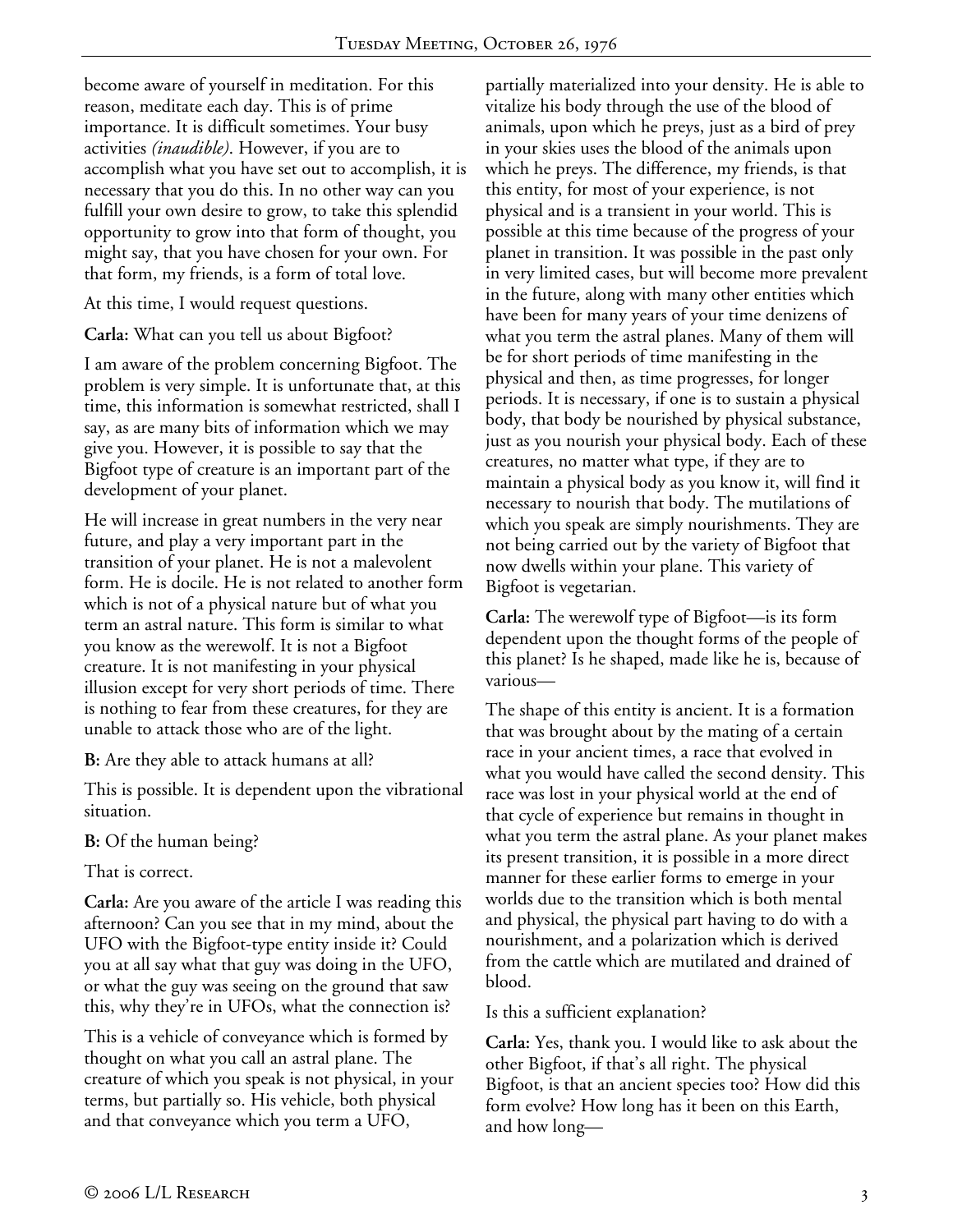This … this animal, as you might call it, is neither truly an animal or what you call a species of man. It is, as you say, of a different order. It is what you might call the missing link, the missing link between the ape-man, that you know upon your planet, and the human that you know upon your planet. There was, in many years past, an experiment that occurred upon your planet, an experiment having to do with the mating of a species that you know of as the ape and the species that you know of as human. This experiment was performed by, shall I say, the scientific community, which had a purpose somewhat unknown to your peoples today. The purpose was to produce a physical vehicle which could endure great hardships as the ape-form, as you know, can. However, it was desired that the ape-like vehicle be equipped with the intelligence of the more highly evolved human. The experiment was to create a race of human apes, a high order of intelligence but yet with vehicles which could endure great hardship. The reason for this was that a transition of planetary condition was foretold, a condition that would no longer facilitate the human because of atmospheric and environmental conditions. It was thought that if this more rugged race of creatures could be developed, that experience in the physical upon this planet could continue. This, then, was the origin of what you know as the Bigfoot creature. The human which was used in combination with what you know as the ape was not the type of individual that now inhabits your planet, but of a different variety.

#### **Carla:** Was this in Atlantis?

This was previous to the time of Atlantis, however, there were some experiments done in what you know as Atlantis.

**Carla:** And the Bigfoot has survived ever since then in remote places?

This is correct, however, in very sparing numbers. He has had the intelligence to maintain total aloofness, for he has realized that it would be of no benefit for him to come in contact with the race of man that is now upon your surface. However, at this time, there is a need for him in increasing numbers.

**B:** Will it ever be possible to communicate with this creature?

This creature can communicate with you at any time he desires. It is only necessary for him to think, for he is telepathic.

**Carla:** I'm not really clear about what the connection is between the UFOs and Bigfoot. I guess that's part of the restricted—

The UFOs of which you speak are vehicles created by the astral form.

**Carla:** Oh. They are the ones like the werewolves?

Yes, they are vehicles created by thought,

**Carla:** So the Pennsylvania type or the California type of Bigfoot don't have connection with UFOs? Or connection with you? Or is that a whole other story?

The UFO is a thought form created on the astral plane. It is a vehicle which transports that astral from of the entity which you might term a werewolf.

**Carla:** OK, but is there a connection between the Confederation and the physical UFOs? Because there have been UFOs sighted in connection with the non-werewolf type of Bigfoot, too. Or is that coincidence? Or is that restricted?

#### *(Pause)*

I am sorry for the delay. I was working this out. This instrument is having difficulty with this concept. However, I will attempt to answer your question. Physical Bigfoot has been in contact with the Confederation throughout its stay upon your planet. It has been in contact through the method of telepathy. There is a liaison which takes place. The liaison is more for maintenance than anything else.

**Carla:** What type?

Maintenance—food.

**Carla:** Oh!

There are cases when these creatures are in need of physical sustenance in the form of food. We simply supply them.

**Carla:** Oh. I know you're getting tired.

**Don:** I'm OK.

**Carla:** OK. One more question. There have been numerous cases—I can only think of one specifically—but I just never could figure it out. It was the case in Pennsylvania. I know the channel's familiar with it, so just get it out of his mind. And in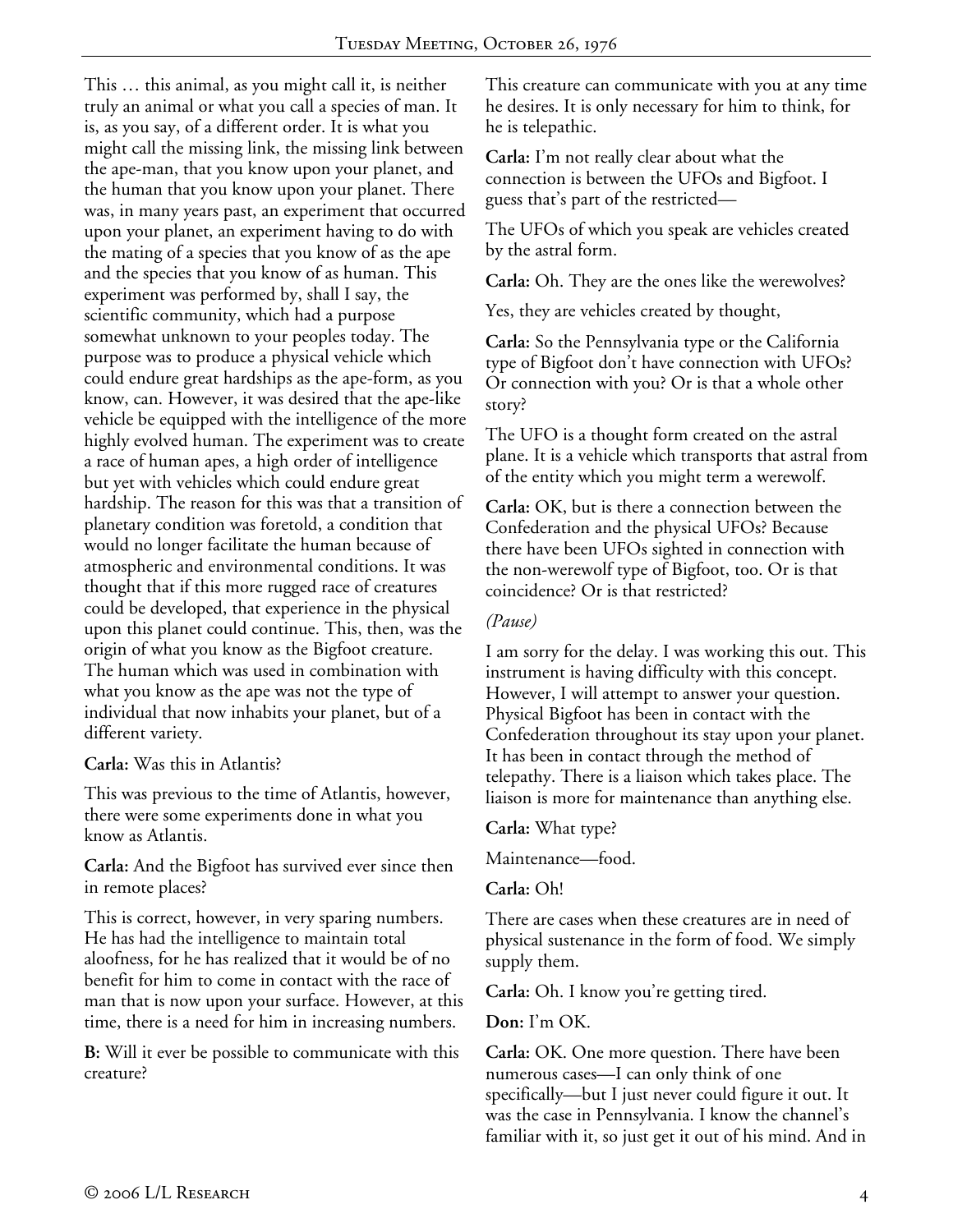connection with a UFO and Bigfoot, the contactee had a kind of an alarming difficulty where he fell down and was having a fit, but then he saw the—

This condition is understood at this time.

**Carla:** Was this an anomaly? Was this the Bigfoot attempting to communicate to man on Earth? Or was it the UFO?

It was a case of communication specifically with an entity in your world, in your race. He—the craft was a thought form created by the entities of your astral plane. It had substance and being in your world for a short time. It conveyed the bodies of creatures which are likened to what you call the werewolf. These creatures emerged upon your physical world and were drawn to the entity known to you as Stephen because of his polarity. They found, upon the physical plane, a like mind, you might say, and for that reason, came in simplest form to greet him. He in turn fired at them with a weapon which they then understood to be an act of hostility, and, for this reason, retreated. They were unable to maintain the thought form which was their vehicle, which then vanished.

They were able at a later time to, shall we say, dematerialize. However, the vision that the one known as Stephen enjoyed was impressed by, shall we say, his higher self. It was a warning not only to him, but to all men of this planet to choose carefully their path.

**Carla:** And that's why he was in such a traditional form—a guy with a sickle?—because of his higher self talking to him?

That is correct.

**Carla:** I see. OK. Thank you very much.

Are there any other questions?

**B:** Will there be an increasing number of these physical examinations by UFOs?

These physical examinations are not planned by us. These physical examinations are examinations done by another group. They are not meant to harm. They are meant to help. They are not for the purpose of aiding you in your developments but for the purpose of understanding your human condition, for there are entities now concerned with this planet who have not evolved through your human condition, as you call it. They are not

familiar enough with your vehicles and desire this knowledge so as not to harm you, for it will be necessary for them to come within close proximity of your population. Numerous times in the past, there has been harm done to members of your population caused by proximity to their craft. It will be a valuable knowledge that they derive from these examinations. It is, I am afraid, a necessary part of the coming program having to do with what you might term the harvesting process upon your planet, for you see, my friends, at this time the harvesting process is stratified, and there will be more than one type of contact, for your planet at this time is amazingly stratified in levels of consciousness. It would not be such a complex job if it were not for the fact that you terminate, at this time, what you call a master cycle of evolution. It is a very complex sorting job, you might say, and for this reason, much information about those of your peoples who dwell here is presently needed.

We, of what you call the teaching realm, realize the Confederation of Planets in the Service of the Infinite Creator are not involved in this portion of the mission with respect to your planet. We have the job of helping you in the evolution of your own consciousness. We are, what you might say, are college professors. We are not in any common function over those who will be acting on your surface in a more direct manner. Some of them are a little more rash, shall I say, than others, and this, my friends, is basically due to the stratification of which I have previously spoken.

That there are many, many here to aid you at this time, my friends, is true. There are many levels of consciousness. Your planet goes through a transition that is monumental in its experience. There is no one single answer to any of your questions, except the question with respect to the Creator and His love. All of the other activities are very numerous in their orientation. As you know, the numbers of people upon your surface are many. The conditions of thought upon your surface range in a wide polarity of development. Consequently, those whom you meet from elsewhere may have a wide range in their methods.

Does this sufficiently answer your question?

**B:** Yes, thank you.

Are there any other questions?